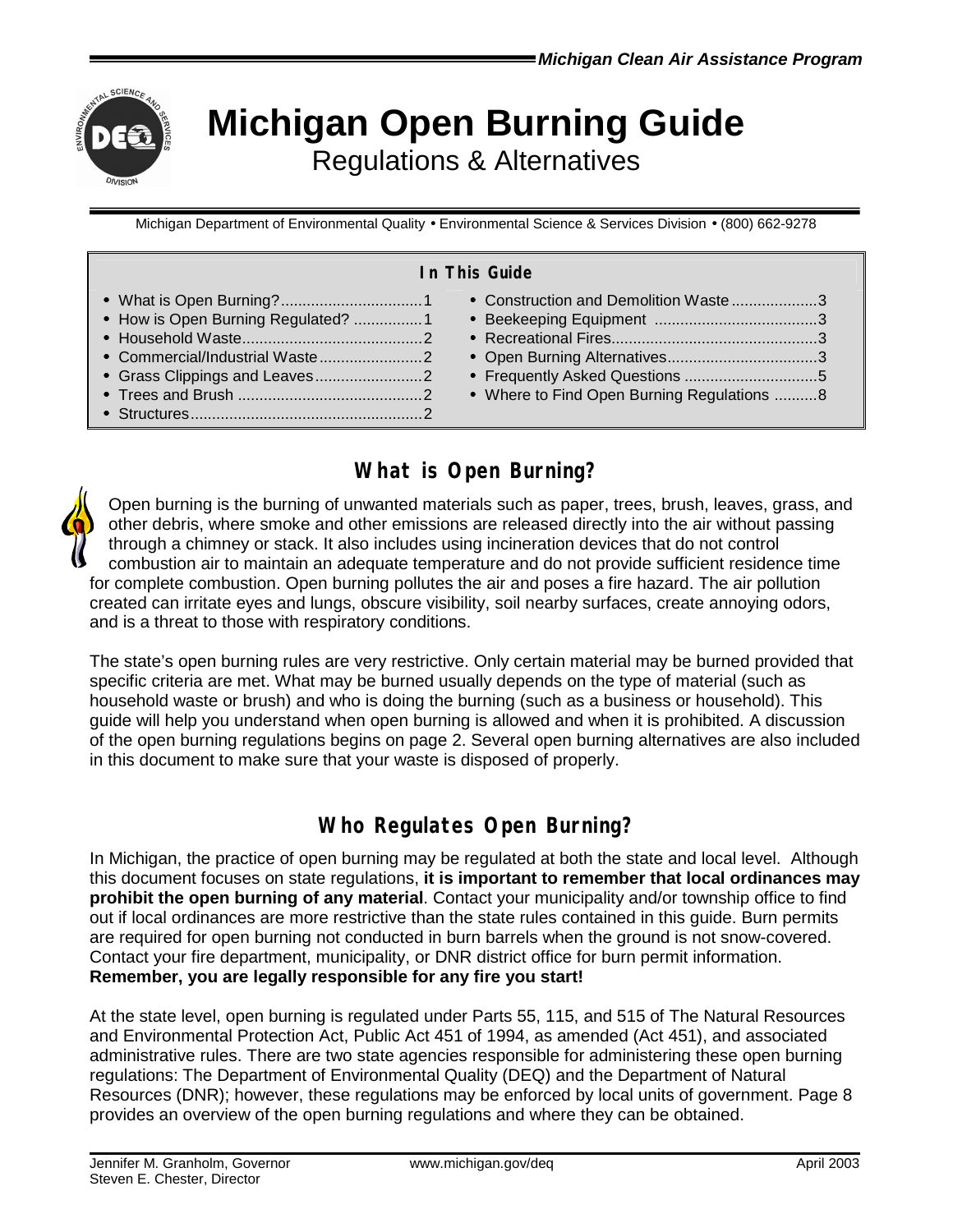## **Household Waste**

Persons may burn solid waste from a one or two family dwelling in an approved container, as long as it is not prohibited by local ordinance and it does not create a smoke or odor nuisance. Solid waste includes refuse and garbage generated at a household (grass clippings, leaves, trees, and brush are regulated separately and therefore addressed elsewhere in this fact sheet). An approved container is one constructed of metal or masonry with a metal covering device with openings no larger than  $\frac{3}{4}$  inch.

**Did You Know…** Burn barrels do not provide good combustion. The smoke emitted consists of a number of chemicals that can be irritating or even harmful. Chemicals commonly detected in burn barrel smoke include dioxins, benzene, styrene, formaldehyde, furans, PCBs, lead, mercury, and arsenic.

## **Commercial/Industrial Waste**

Open burning is not an acceptable disposal method for waste generated at commercial and industrial facilities. Neither solid waste nor air quality regulations allow the open burning of commercial and industrial wastes. Taking commercial or industrial waste to another location (such as a household) to be burned is also prohibited.

### **Grass Clippings and Leaves**

The open burning of grass clippings and leaves produces thick smoke which can be a nuisance and is a health threat to those with respiratory conditions. The burning of grass clippings and leaves is prohibited in municipalities with a population of 7,500 or more, unless the local governing body enacts an ordinance authorizing it. If a local government does enact an ordinance authorizing open burning of this material they are required to submit a copy of the ordinance to the DEQ, Waste and Hazardous Materials Division. They are also responsible for enforcement of the ordinance. Some alternatives to open burning are described later in this fact sheet.



The open burning of trees, logs, brush, and stumps is allowed if it meets the following criteria (unless prohibited by local law):

- **1.** The burning is conducted further than 1,400 feet from the boundary of an incorporated city or village.
- **2.** The burning is not in a listed priority area. Priority areas are located in parts of Bay, Calhoun, Delta, Genesee, Lapeer, Macomb, Manistee, Midland, Monroe, Muskegon, Saginaw, St. Clair, and Wayne counties. A detailed list of priority areas can be found at **[www.michigan.gov/deq](http://www.michigan.gov/deq)** (click on "Air" then "Open Burning Information").
- **3.** The burning does not violate any other air pollution rules (such as burning that causes a smoke or odor nuisance).

A burn permit is required whenever the ground is not snow-covered. See page 5 for information about where to get a burn permit.

Although open burning of trees, logs, brush, and stumps is allowed, it is recommended that you consider other disposal options such as chipping the material for landscaping or compost or using the wood for fuel.

#### **Structures**

Structures (such as houses, barns, and sheds) may not be burned for the purpose of demolition. Air quality regulations allow structures to be intentionally burned for the purpose of fire department training ONLY. However, there are specific guidelines developed by the National Fire Protection Association (NFPA) that fire departments must follow when conducting a training exercise. A guidance document for fire departments conducting fire suppression training can be found on the DEQ's Open Burning web site **[www.michigan.gov/deq](http://www.michigan.gov/deq)** (click on "Air" then "Open Burning Information").

**Fire departments must notify the DEQ's Asbestos Coordinator 10 working days prior to any practice burn**. Information about the DEQ's asbestos requirements can be found on the Open Burning web site (see address above) or by calling (800) 662-9278.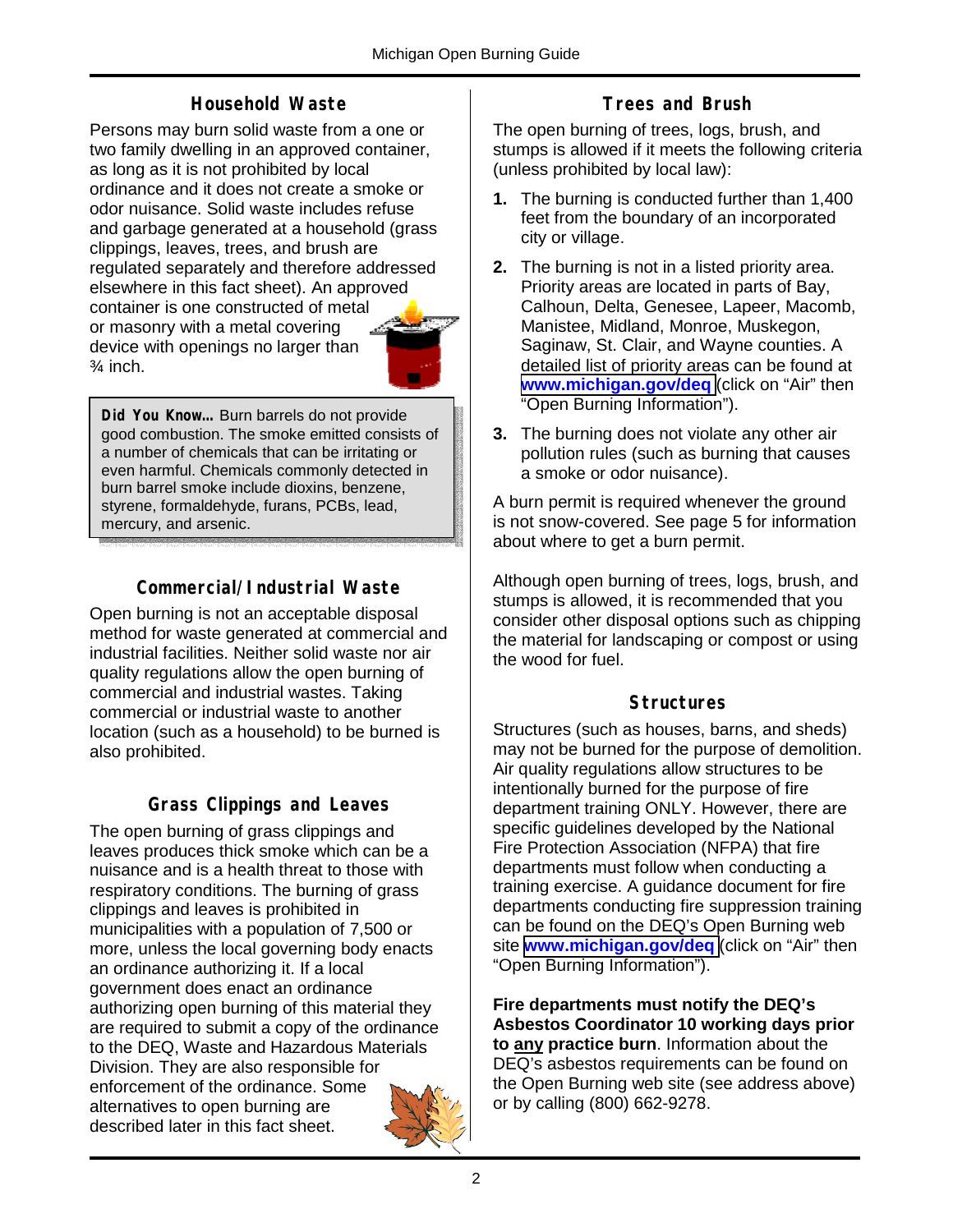#### **Construction and Demolition Waste**

Construction and demolition (C & D) waste is waste building material, packaging, and rubble that results from construction, remodeling, repair, and demolition operations on houses, commercial or industrial buildings, and other structures. C & D waste may be generated at many sources including households, commercial establishments, and industrial facilities.

#### **The open burning of any C & D waste is prohibited, even if the burning is to be conducted on the person's own property.**

A person may NOT take C & D waste to another location (such as a household) to be burned. C & D waste should be reused, recycled, or disposed of in a landfill that accepts C & D waste (see the "Open Burning Alternatives" section of this guide).

**Did You Know…** Chemically treated lumber, synthetic, and painted building materials contain high concentrations of hazardous compounds which will be emitted into the air if burned.

### **Beekeeping Equipment**

The open burning of beekeeping equipment and products including frames, hive bodies, hive covers, combs, wax, and honey is permitted for the purpose of disease control.

#### **Recreational Fires**

The burning of logs, brush, charcoal, and other similar materials for the purpose of food preparation or recreation is allowed, unless prohibited by local law. Recreational fires may also be prohibited if the DNR issues a burning ban because of dangerous fire conditions.



# **Open Burning Alternatives**

# **Recycling**

The increased existence of curbside and dropoff recycling programs has made recycling an appropriate disposal option for households throughout the state. Many items are relatively easy to recycle. Newspaper, corrugated cardboard, metal, plastics, and glass have been recycled for years.

Businesses and industrial operations that generate a large quantity of recyclable or reusable material may want to consider implementing a recycling program as an alternative to paying the high prices associated with solid waste disposal in incinerators and landfills. An excellent resource for industrial facilities interested in recycling is the *Michigan Recycled Materials Market Directory*. This directory helps businesses, institutions, and organizations find processors, collectors, and brokers of reclaimable materials like pallets, drums, plastics, and chemicals. The directory provides information about available markets

for generated waste materials ranging from drums and barrels to batteries and tires. The Michigan Recycled Materials Market Directory can be accessed on the Internet at **[www.michigan.gov/deq](http://www.michigan.gov/deq)** (click on "Pollution Prevention" then "Recycling").

As an alternative to disposing of C & D waste in a landfill, consider reducing, reusing, or recycling. You can find information about different strategies for reducing C & D waste at **[www.michigan.gov/deq](http://www.michigan.gov/deq)** (click on "Air" then "Open Burning Information").

To learn more about recycling in your home or business go to **[www.michigan.gov/deq](http://www.michigan.gov/deq)** (click on "Pollution Prevention" then "Recycling").

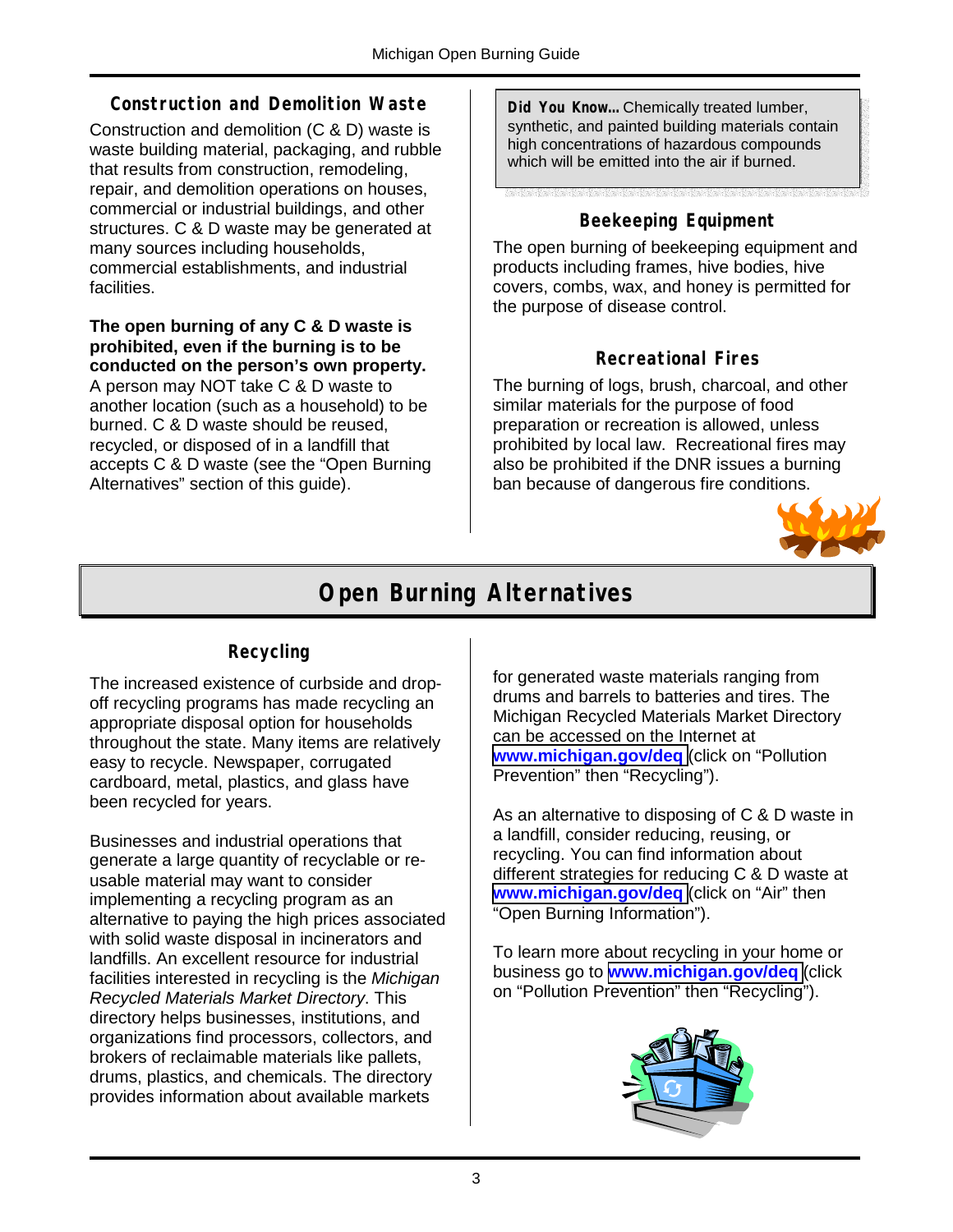### **Composting**

Composting is a way of recycling natural waste products like leaves and grass clippings. Properly managed, it is a controlled process that allows natural elements like the air and soil to aid in the biological decomposition of the waste material. The decomposed matter that results is a very nutrient rich substance that can be used as mulch or fertilizer. However, if not properly managed, it can be a source of nuisance odors.

Composting yard waste in your back yard is an inexpensive way to turn leaves, grass, and even fruit and vegetable scraps into rich brown compost that can be used to enhance garden soil or for mulch used in landscaping. Compostable waste can be either immediately put back into the soil or allowed to decompose in a compost pile before being added back to the soil. Commercial operations like nurseries, landscaping, and brush removal companies may want to consider composting as an alternative to open burning this waste material.

Many community organizations offer assistance with recycling and composting projects. To learn more about composting go to **[www.michigan.gov/deq](http://www.michigan.gov/deq)** (click on "Air" then "Open Burning Information").

### **What Can You Compost?**

**Do Compost** 

**Do Not Compost**  • whole branches, logs

• pet or human waste • charcoal briquette

- grass clippings
- leaves
- weeds & garden debris
- small brush, twigs ash • saw dust from
	- treated wood
- sawdust & wood chips

• clean wood ash

- egg shells
- coffee grounds

# **Landfills**

Solid waste can be deposited in a licensed municipal solid waste landfill. This is usually done by a private company or municipality. Large items like furniture and appliances are typically dropped off by the resident or picked up on special collection days. Household hazardous wastes like batteries, used oil, pesticides, paint, and other chemicals should be separated and discarded at a designated collection site. To find a collection program near you, go to **[www.michigan.gov/deq](http://www.michigan.gov/deq)** (click on "Pollution Prevention," "Recycling," then "Recycling Composting and Household Hazardous Waste Collection Information for Michigan Residents").

Appliances containing refrigerants (air conditioners, refrigerators, freezers, and dehumidifiers) must have the refrigerant removed by an EPA certified technician before disposal in a landfill. Landfills will not accept these appliances unless an official label is affixed to it stating that the refrigerant has been removed by an EPA certified technician. A listing of landfills can be found on the Internet at **[www.michigan.gov/deq](http://www.michigan.gov/deq)** (click on "Waste," "Solid Waste," then "Solid Waste Facilities").

Commercial establishments and industrial facilities may generate hazardous wastes which cannot be discarded with their normal trash. Hazardous waste disposal requirements will depend upon how much hazardous waste is generated at the facility. If hazardous waste is generated at your business, it is recommended that you contact the DEQ's Waste and Hazardous Materials Division to learn about your disposal options. For more information go to **[www.michigan.gov/deq](http://www.michigan.gov/deq)** (click on "Waste" then "Hazardous Waste").



**Did You Know…** You can obtain more information on how to dispose of a variety of waste material at **[www.michigan.gov/deq](http://www.michigan.gov/deq)** (click on "Waste" then "How do I Handle This Waste?").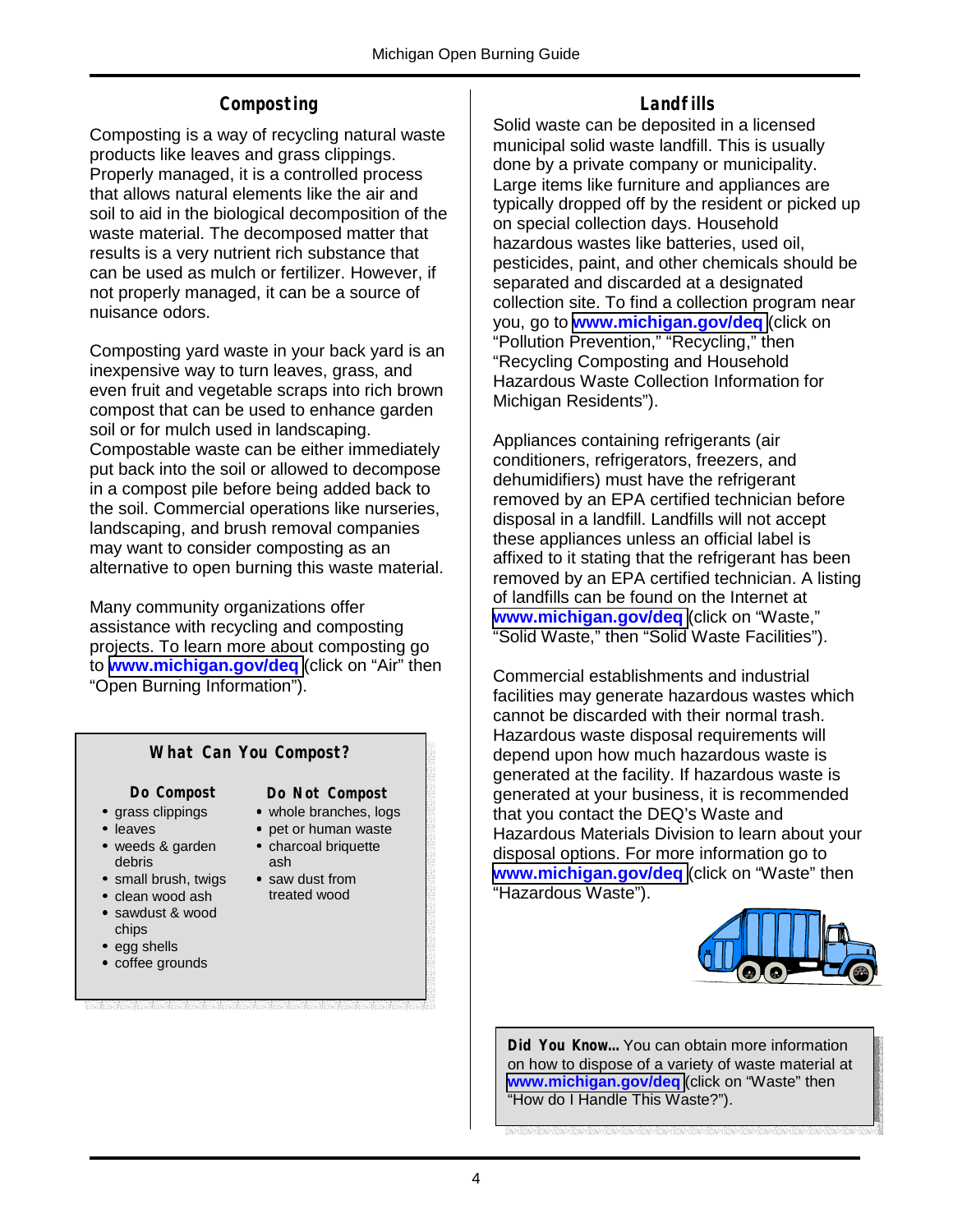# **Frequently Asked Questions About Open Burning**

#### **Q. Am I allowed to burn waste from my business at my household?**

**A**. The open burning of commercial waste is NOT allowed. Once a waste is produced at a commercial establishment it is considered "commercial," no matter where it is disposed. Therefore, commercial waste cannot be taken to a household to be burned.

#### **Q. Is a business allowed to burn trees, logs, brush, and stumps?**

**A.** Businesses are allowed to burn trees, logs, brush, and stumps as long as the burning is conducted in accordance with the regulations provided on page 2 of this fact sheet. Although open burning of this material is allowed, businesses are encouraged to consider other disposal options for this type of waste, such as chipping, composting, or burning the wood for fuel.



#### **Q. What am I allowed to burn with a burn permit?**

**A**. This usually depends on local ordinances and fire conditions in your area. Most burn permits will only allow you to open burn trees, logs, brush, and stumps.

#### **Q. What is a burn permit?**

**A.** A burn permit is required when the ground is not snow-covered and if the burning is not conducted in an approved burn barrel. The permit may be a written document or verbal approval via telephone (see the next question for where to obtain a burn permit).

#### **Q. Where can I get a burn permit?**

**A.** This depends on where you live. Residents living in northern counties can usually obtain a permit from their local DNR Forest Management District Offices. Residents who live in southern counties and more populated municipalities may inquire about burn permits through their local fire departments or municipalities. You can find out where to get a burn permit at **[www.michigan.gov/deq](http://www.michigan.gov/deq)** (click on "Air" then "Open Burning Information").

#### **Q. Am I allowed to destroy a structure on my property by open burning?**

**A.** No. You may not destroy a standing structure such as a barn or abandoned building by open burning, even if it is to be conducted on your own property. Air Quality rules specifically state that a structure may be burned for fire prevention training ONLY. This means that even the fire department is limited to open burning a structure for training purposes. A structure should not be intentionally burned for any other purpose.

#### **Q. Am I allowed to burn the remnants of a demolished structure on my property?**

**A.** No. You may not burn a demolished structure for disposal purposes. This is considered to be "construction and demolition" waste and should be disposed of in a landfill that accepts construction and demolition waste. The landfill discussion on page 4 provides a web site that you can use to locate a disposal facility for this type of waste.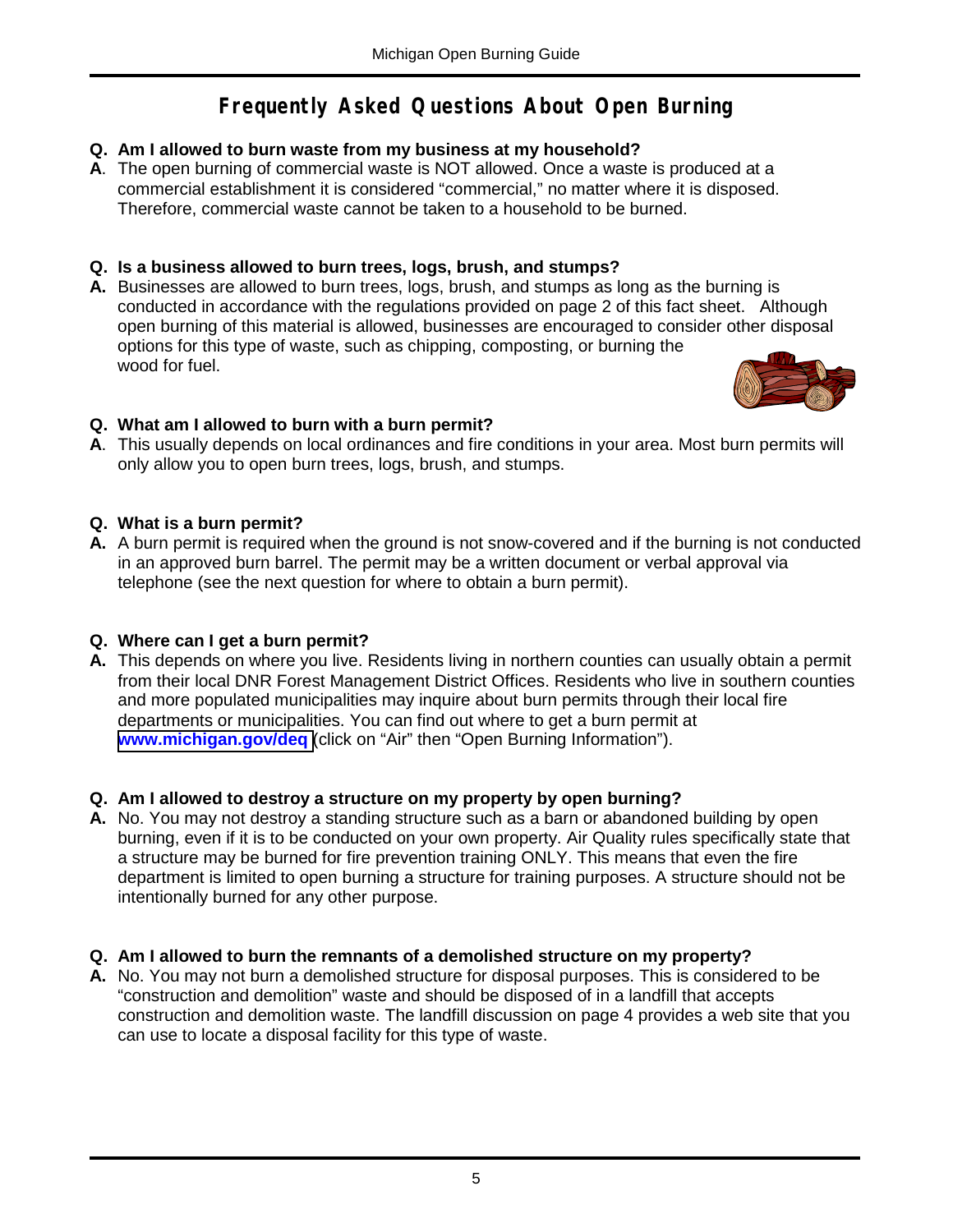- **Q. Am I allowed to dispose of waste from remodeling by open burning?**
- **A.** The open burning of waste generated as a result of a remodeling operation is NOT allowed. This is considered to be "construction and demolition" waste and should be disposed of in a landfill that accepts construction and demolition waste. The landfill discussion on page 4 provides a web site that you can use to locate a disposal facility for this type of waste.

#### **Q. How do I dispose of old furniture?**

**A**. Consider donating used furniture to a local organization (such as the Salvation Army, Volunteers of America, or Civic Players). You may also try reconditioning the item. If the furniture cannot be donated or reconditioned it should be disposed of in a landfill (see the landfill discussion on page 4).

#### **Q. How do I dispose of old appliances?**

**A.** Consider donating the appliance to a local organization. Appliances containing refrigerants (such as air conditioners, refrigerators, freezers, and dehumidifiers) must have the refrigerant removed before disposal. Only a technician certified by the U.S. Environmental Protection Agency (EPA) may remove refrigerants from appliances and cooling systems. To contact an EPA certified technician look on the Internet or in your phone book under Heating and Cooling, Air Conditioning Repair, etc. When the refrigerant has been removed, the technician will place a sticker on it that indicates the refrigerant has been removed. Most disposal facilities do not accept refrigerators, freezers, or air conditioners without this sticker.

#### **Q. What kind of health effects can open burning have on my family?**

**A.** The smoke drifting from a pile of burning debris may seem harmless, yet this is the visible byproduct of a basic chemical reaction. As the waste burns, the chemical compounds present in solid form are transformed into fine particulate and gases which are emitted into the air we breathe. In addition to eye, lung, and nose irritation, the pollution created by open burning poses a serious threat to many that suffer from asthma and other respiratory conditions. The particles emitted can aggravate the respiratory system and cause the symptoms of some allergies and asthma to worsen. Many waste products such as treated lumber, materials with inks or paints, and plastics release toxic chemicals when burned. For more information about the health effects of open burning see the DEQ's Air Quality Division publication "*Burning Household Waste – A Source of Air Pollution in Michigan*." You can access it on the Internet at **[www.michigan.gov/deq](http://www.michigan.gov/deq)** (click on "Air" then "Open Burning Information").

#### **Q. What are the alternatives to burning or landfilling leaves and grass clippings?**

- **A.** Try using some of these strategies:
	- When mowing, don't bag the clippings. Leave them on the ground instead or use a compost mower.
	- Put yard debris and vegetable matter back into the soil.
	- Start a compost pile. The decomposed matter that results is a very nutrient rich substance that can be used as fertilizer.
	- Use chipped yard waste as landscaping mulch.
	- Take waste to a composting facility (many communities have special pick-ups for this).
	- Some communities have leaf collection programs. Check into the services your community offers.

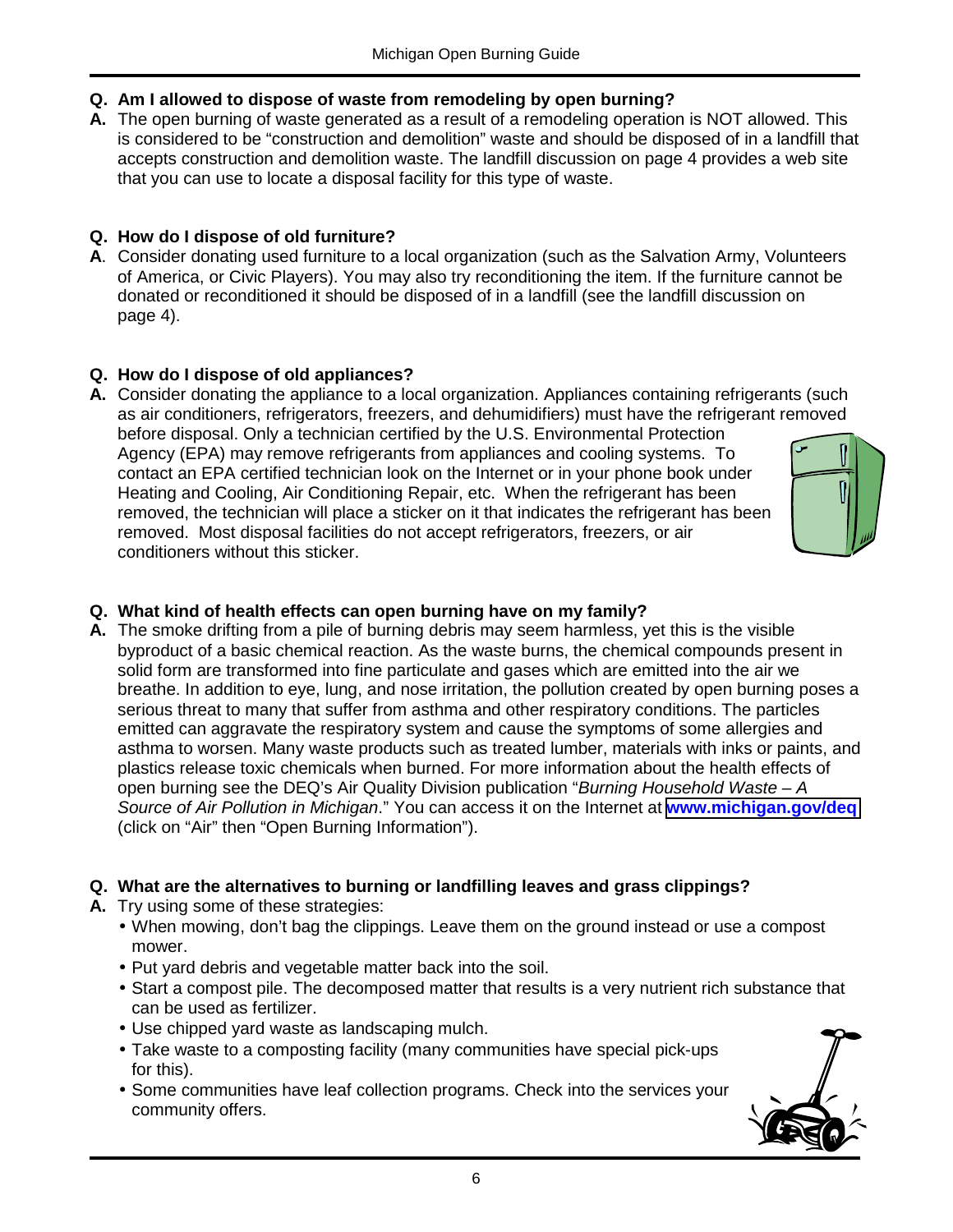#### **Q. Is it okay to burn pressure treated lumber?**

**A.** No. Most pressure treated lumber contains toxic ingredients like arsenic that would be released into the air if burned. Treated lumber waste should be taken to an appropriate landfill for disposal. For more information about wood pressure treated with Chromated Copper Arsenate (CCA) go to **[www.michigan.gov/deq](http://www.michigan.gov/deq)** (click on "Air" then "Open Burning Information").

#### **Q. Am I allowed to use scrap tires to ignite a brush pile?**

**A.** The open burning of tires is NOT allowed. The pollution emitted from this practice is highly toxic and the thick black smoke produced obscures vision. Consider using natural or non-toxic materials to ignite your brush pile. Many burn permits will identify acceptable or restricted accelerants that can be used.

#### **Q. How do I dispose of tires?**

**A.** Scrap tires should be taken to a licensed tire disposal facility. Be aware that there are regulations that restrict who can haul scrap tires and how long scrap tires can be stored at a location that is not permitted. For more information about scrap tire disposal go to **[www.michigan.gov/deq](http://www.michigan.gov/deq)** (click on "Waste" then "Scrap Tires").



- **Q. Is the open burning of empty fertilizer packaging or pesticide containers allowed in agricultural operations?**
- **A.** The open burning of empty fertilizer packaging or empty pesticide containers from agricultural operations is NOT allowed. Consider recycling as an alternative. Many elevators throughout the state will accept empty containers for recycling. The "Michigan Clean Sweep Program" administered by Michigan's Department of Agriculture (MDA), allows farmers to dispose of unused



and unwanted pesticides. The MDA's web site has more information at **ww[w.michigan.gov/mda](http://www.michigan.gov/mda)** (click on "Consumer Information," "Environment," then "Recycling"). The MDA's Environmental Stewardship Division administers a number of other programs to help farmers with pollution prevention strategies, recycling, composting, and ground water stewardship.

#### **Q. Is the open burning of manure allowed?**

**A.** The open burning of manure is NOT allowed under the air quality regulations. In addition, this practice does not conform with the Michigan Commission of Agriculture Adopted Generally Accepted Agricultural and Management Practices (GAAMPs) for Manure Management and Utilization. For more information about GAAMPs visit the Michigan Department of Agriculture's web site at **[www.michigan.gov/mda](http://www.michigan.gov/mda)** (click on "Farming," "Environment," then "GAAMPS").

#### **Q. Am I allowed to open burn livestock carcasses?**

**A.** The open burning of livestock carcasses is not allowed under Part 55 of Act 451. According to The Bodies of Dead Animals Act, Public Act 239 of 1982, as amended, livestock carcasses should be disposed of by burial, composting, rendering, or incineration. You will have to obtain a Permit to Install from the DEQ's Air Quality Division before constructing and operating an incinerator. For information about burial, composting, or rendering animal carcasses check out the MDA's publication entitled "Proper Disposal of Animal Carcasses in Michigan," which can be viewed on the internet at **[www.michigan.gov/mda](http://www.michigan.gov/mda)**. For questions about the proper disposal of animal carcasses, contact the Michigan Department of Agriculture at (800) 292-3939.